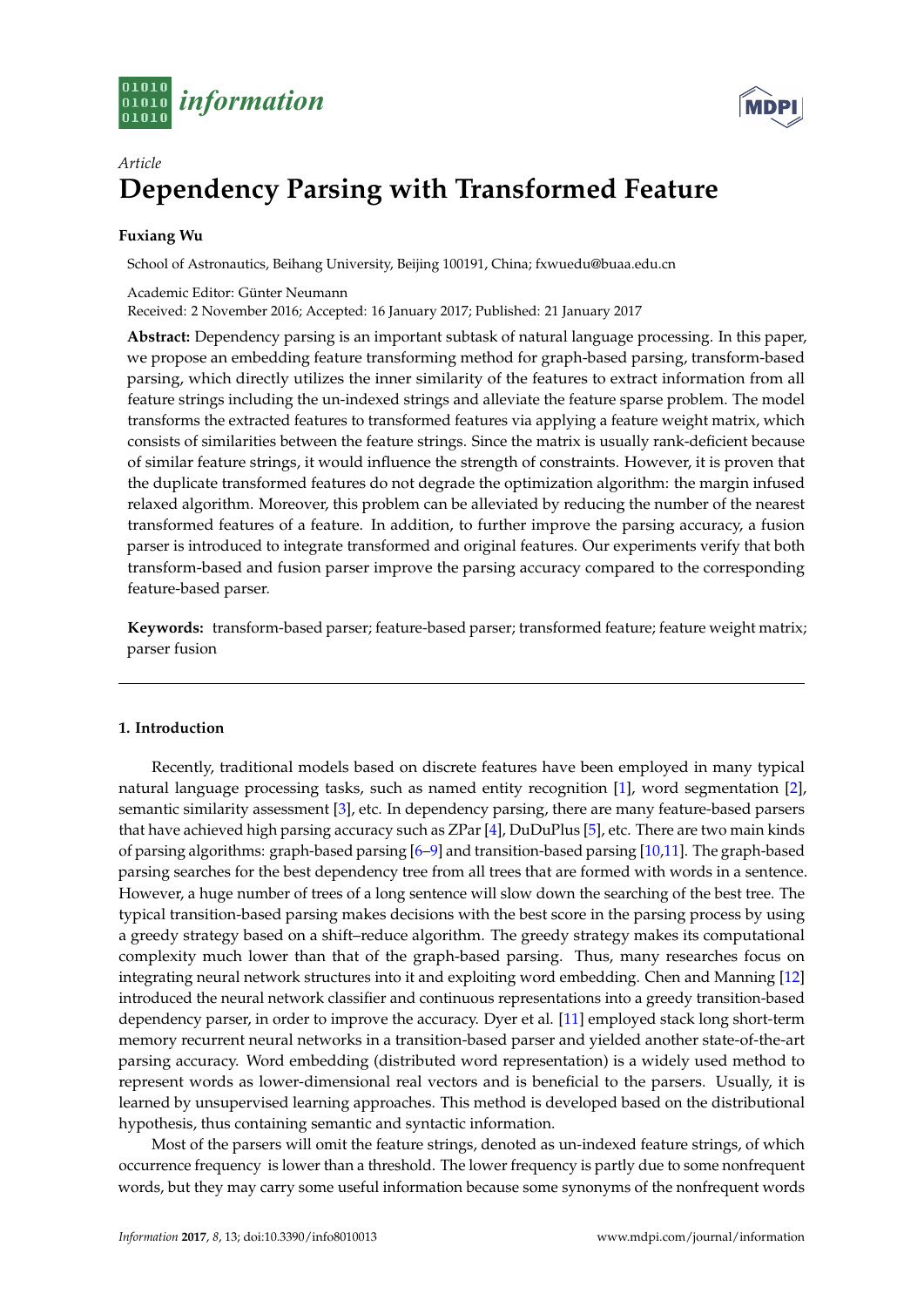are frequent words. Therefore, to utilize un-indexed feature strings and alleviate the sparse problem, we propose a transform-based dependency parsing based on the graph-based parsing algorithm. Our work changes nothing in the traditional feature-based parser but adds a transforming stage between the feature extracting stage and the learning or decoding stage. In the stage, a sparse feature weight matrix is employed to dynamically transform original features into transformed features. Thus, the parser directly utilizes word embeddings so as to form a feature weight matrix to transform features to consider the lower frequency features, which shows another implementation to incorporate embeddings effectively. Furthermore, we also propose a fusion parser that combines a transform-based parser and a feature-based parser. The experimental results show that our proposed parsers are more accurate compared to the corresponding feature-based parsers and indicate that un-indexed feature strings are beneficial to the parser.

## **2. Related Works**

Le and Zuidem [\[13\]](#page-9-10) proposed an infinite-order generative dependency model by using an Inside-Outside Recursive Neural Network, which allowed information to flow both bottom-up and top-down. Reranking with this model showed competitive improvement in parsing accuracy. Zhu et al. [\[14\]](#page-9-11) introduced a recursive convolutional neural network model to capture syntactic and compositional-semantic representations. By using the model to rank dependency trees in a list of k-best candidates, their parser achieved very competitive parsing accuracy. Chen and Manning [\[12\]](#page-9-9) introduced a neural network classifier for a greedy, transition-based dependency parser, which used a small number of dense features by exploiting continuous representations, in order to improve the accuracy. Bansal et al. [\[10\]](#page-9-7) extracted bucket features by creating an indicator feature per dimension of the word vector with the discontinuity bucketing function, clustered bit string features like Brown Clustering in addition to traditional features, which improved the accuracy. Chen et al. [\[9\]](#page-9-6) proposed a method to learn feature embeddings on a large dataset automatically which is parsed with a pre-trained parser to improve the parsing accuracy with feature embeddings and traditional features. By using their FE-based feature templates, they generated the embedding features to improve the parsing accuracy. The features using in parsing are selected by their occurring numbers, such as features occurring more than once used in Bansal et al. [\[10\]](#page-9-7), to alleviate the sparse problem and noise influence. However, the omitted features do contain useful information because their infrequency may be caused by rare words while some of them have frequent synonyms.

## **3. Graph-Based Dependency Parsing**

A dependency tree describes the relationships among the words in a sentence. All nodes in the tree are words. Figure [1](#page-2-0) shows an example of a dependency tree, where an arc indicates a dependency relation from a head to a modifier. "ROOT" is an artificial root token. Table [1](#page-2-1) describes the main symbols used here. In this section, we first introduce basic dependency parsing. Then, the transform-based dependency parsing is presented. We employ a feature-based parser with the graph-based parsing algorithm as our underlying parser. Given a segmented sentence *x* and its dependency tree *y*, the score of *y* for *x* is defined as follows:

<span id="page-1-0"></span>
$$
s(x, y, \omega) = \omega \cdot f(x, y), \tag{1}
$$

where  $\omega \in R^N$  is a weight vector for the features learned in a training process;  $f(x, y)$  is a feature vector (given data *x* and *y*, we abbreviate it as *f* for simplification), in which features refer to indexed feature strings extracted from a sentence *x* and *y*. After the features are extracted, the Margin Infused Relaxed Algorithm (MIRA) [\[15,](#page-10-0)[16\]](#page-10-1) is adopted to learn the weight vector  $\omega$  by the following way: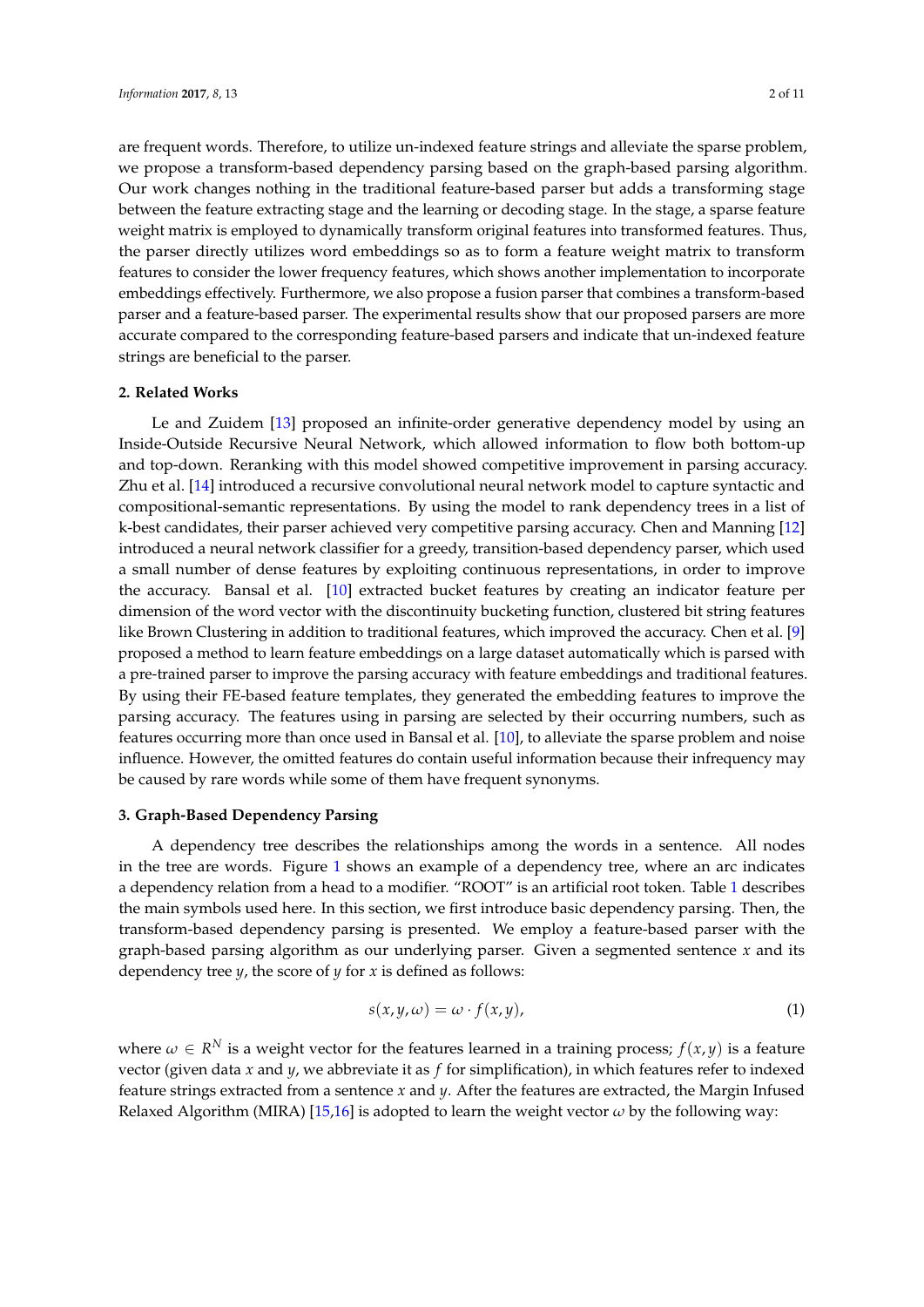<span id="page-2-2"></span>Minimize 
$$
\|\omega' - \omega\|
$$
,  
s.t.  $s(x, y, \omega') - s(x, \bar{y}, \omega') \ge L(y, \bar{y})$ ,  
 $\forall (x, y) \in \mathbb{T}, \bar{y} \in ds(x)$ , (2)

where  $\omega'$  is an optimized weight vector;  $\mathbb T$  is the training treebank;  $ds(x)$  is a set of all feasible dependency trees of *x*, and  $L(\psi, \bar{y})$  is the number of words with the incorrect parent in predicted tree  $\bar{y}$ . The condition in Equation [\(2\)](#page-2-2) states that the parser with optimized  $\omega'$  separates *y* from any other tree  $\bar{y} \in ds(x)$  with a distance no less than  $L(y, \bar{y})$ , and the minimum cost function results in preventing the norm of the weight vector from "blow-up". As every feature is corresponding to a feature string indexed in a lookup map, we will not distinguish them unless the feature strings are un-indexed, which are numerous because of the huge incorrect dependent tree or feature clipping.

<span id="page-2-0"></span>

Figure 1. An example of dependency tree.

**Table 1.** List of symbols used in this paper.

<span id="page-2-1"></span>

| $\mathcal{X}$    | : segmented sentence                          | y                    | : dependency tree for a sentence                      |
|------------------|-----------------------------------------------|----------------------|-------------------------------------------------------|
| Т                | : training treebank                           | $\boldsymbol{\chi}$  | : number of words in $x$                              |
| $w_i$            | : the <i>i</i> th word of a sentence $x$      | Т                    | : feature template                                    |
|                  | : feature string                              | $C_i$                | : the <i>i</i> th indexed feature string              |
| $tp(C_i)$        | : index of the feature template generating    | $C_{\mathbb{T}}$     | : set of indexed feature strings extracted from $T$ , |
|                  | $C_i$                                         |                      | ${C_i}_{i \in [1,N]}$                                 |
| ds(x)            | : set of all feasible dependency trees of $x$ |                      | $L(y, \bar{y})$ : loss function for $\bar{y}$ from y  |
| $f(\cdot)$       | : transformed feature vector function         | $f_i(\cdot)$         | : transformed feature indicating function             |
|                  |                                               |                      | corresponding to $C_i$                                |
| $f(\cdot)$       | : feature vector function                     | $f_i(\cdot)$         | : feature indicating function corresponding to $C_i$  |
| N                | : number of indexed feature strings           | U                    | : number of total feature strings.                    |
| $\mathcal C$     | : window size for word embedding              | $\eta$               | : hyper-parameter for fusion decoding                 |
| Q                | : number of nearest transformed features      | $\omega$             | : weight vector for features                          |
|                  | for a feature                                 |                      |                                                       |
| $\tilde{\omega}$ | : weight vector for transformed features      | Θ                    | : feature weight matrix                               |
| $\theta_i$       | : <i>i</i> th row of $\Theta$                 | $\sigma_{uv}(\cdot)$ | : similarity between two words via embeddings         |
| $\sigma(\cdot)$  | : similarity between two feature strings      |                      |                                                       |

## *3.1. Feature Similarity Information*

The vector *f* is generated from the parts, which are factored from the dependency trees, and the *i*th element  $f_i$  is the occurrence number of the corresponding indexed feature string  $C_i$  extracted from the parts by applying the  $tp(C_i)$ th template. The feature template *T* draws information from a part, and for the second-order part, the templates normally consist of some atomic templates, namely,  $T_w^{h+j}$ ,  $T_p^{h+j}$ ,  $T_w^{c+j}$ ,  $T_p^{c+j}$ ,  $T_w^{d+j}$ ,  $T_q^{d+j}$ ,  $T_{dhdc}$  and  $T_{dhd}$ , where the superscript  $h+j$  or  $d+j$  represents the position that is the *j*th word after the parent or child, and the subscript *w*, *p*, *dhdc* and *dhd* denote the types, namely, the surface word, the part-of-speech (POS) tag, the direction between *h* and *d* and the direction in *h*, *d* and *c*, respectively. Thus, the following equation depicts the *i*th feature template:

$$
T_i = \{ \cup_{itm \in \{w,p\}} \cup_{pt \in \{h,d,c\}} \cup_{k=-n_T(i,pt,itm)}^{n_T(i,pt,itm)} T_{itm}^{pt+k} \} \cup T_{dhdc}^{n_T(i,,dhdc)} \cup T_{dhd}^{n_T(i,,dhd)},
$$
\n(3)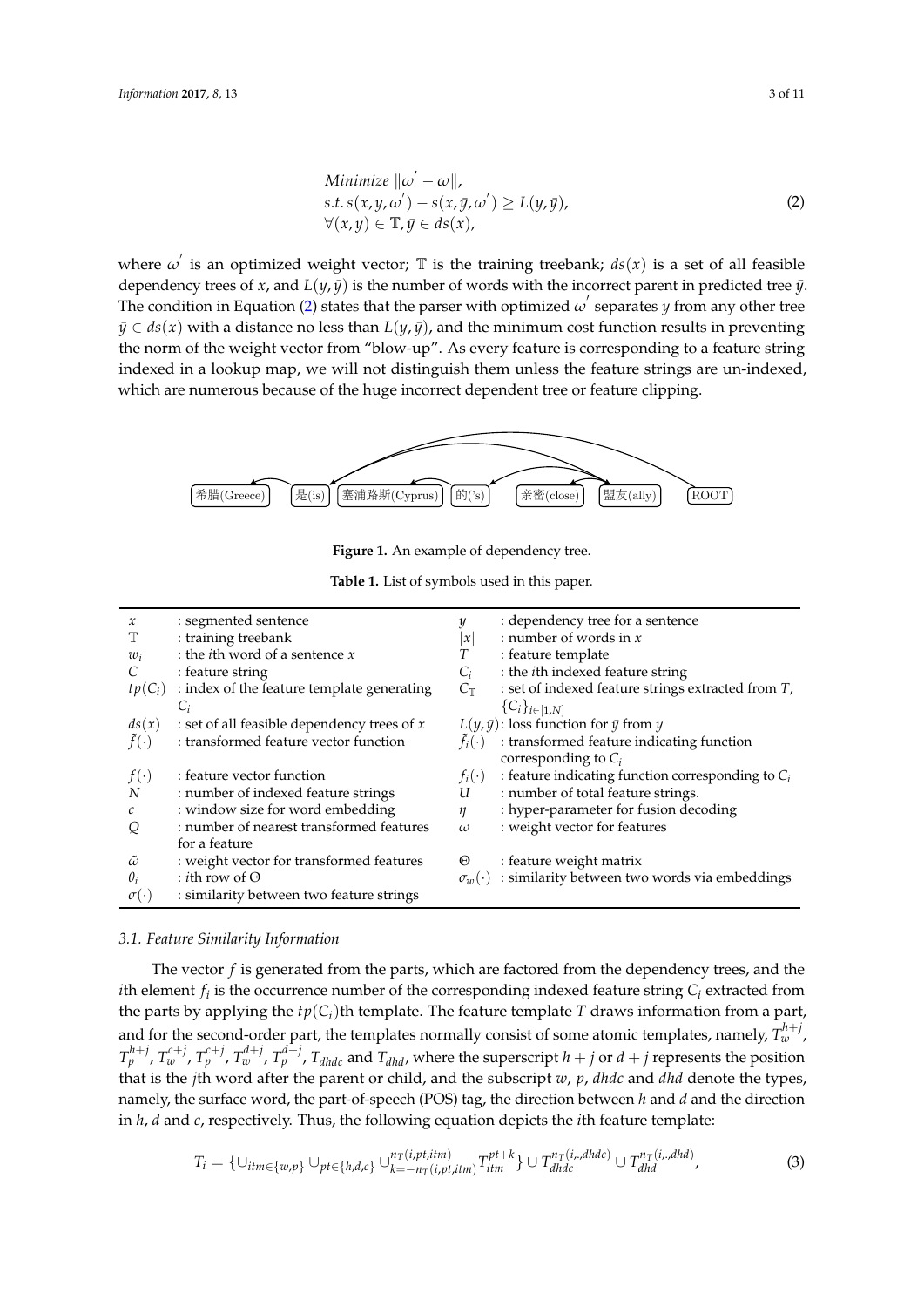where function  $n_T(i, pt, itm)$  returns the number of the atomic templates for the position  $pt \in \{h, d, c\}$ and the type *itm* ∈ {*w*, *p*} in the *i*th feature template, and the binary operator ∪ concatenates the two input strings. Since  $T_w^h$  catches a word in a part while it draws its synonym in another part, feature strings extracted from the same feature template may be similar. Therefore, there are many related feature strings, each of which contain information about other feature strings.

Bansal et al. [\[10\]](#page-9-7) proposed a new bucket feature template *B<sup>k</sup>* to identify the equivalence of two embedding at the *k*th dimension. Therefore, this will introduce a similarity  $\sigma_k(C_i, C_j)$  between two feature strings  $C_i$  and  $C_j$  extracted with the same feature template:

$$
\sigma_{k}(C_{i}, C_{j}) = \prod_{pt \in \{h,d,c\}} \{\prod_{k=-n_{T}(i,pt,p)}^{n_{T}(i,pt,p)} \delta(T_{p}^{pt+k}(C_{i}), T_{p}^{pt+k}(C_{j})) \cdot \prod_{k=-n_{T}(i,pt,p)}^{n_{T}(i,pt,p)} \delta(B_{k}(T_{w}^{pt+k}(C_{i})), B_{k}(T_{p}^{pt+k}(C_{j}))) \} \cdot \delta(T_{dhdc}^{n_{T}(i,dhdc)}(C_{i}), T_{dhdc}^{n_{T}(i,dhdc)}(C_{j})) \cdot \delta(T_{dhdc}^{n_{T}(i,dhdc)}(C_{i}), T_{dhdc}^{n_{T}(i,dhdc)}(C_{j})), \qquad (4)
$$

where  $T^*_{*}(C)$  returns the atomic string extracted with the atomic template  $T^*_{*}$  in the feature string *C* or returns an empty string if the used template does not contain *T* ∗ ∗ ; *B<sup>k</sup>* (*w*) returns the value of the embedding of *w* at the *k*th dimension. Chen et al. [\[9\]](#page-9-6) utilizes feature embeddings instead of word embeddings, and introduces a new feature embedding template that consists of the index of the drawing dimension, the feature template extracting that feature string, and the drawing function *B<sup>k</sup>* . Thus, this also defines a similarity  $\sigma_k(C_i, C_j)$  between two feature strings  $C_i$  and  $C_j$ ,

$$
\sigma_k(C_i, C_j) = \delta(tp(C_i), tp(C_j)) \cdot \delta(B_k(C_i), B_k(C_j)), \tag{5}
$$

where *B<sup>k</sup>* (*C*) draws the value of the embedding of *C* at the *k*th dimension.

However, there are many omitted (un-indexed) feature strings due to occurring lower or extracted from the incorrect tree, and they may carry some useful information. Given an un-indexed feature string, its embedding is unknown. Thus, we utilize its inner structure to calculate the similarity from the indexed feature. Similar to the work of Bansal et al. [\[10\]](#page-9-7), we exploit another method, directly computing the similarity via word embeddings as follows:

<span id="page-3-0"></span>
$$
\sigma(C_i, C_j) = \prod_{pt \in \{h, d, c\}} \{\prod_{k=-n_T(i, pt, p)}^{n_T(i, pt, p)} \delta(T_p^{pt+k}(C_i), T_p^{pt+k}(C_j))\} \cdot \prod_{k=-n_T(i, pt, w)}^{n_T(i, pt, p)} \sigma_w(T_w^{pt+k}(C_i), T_p^{pt+k}(C_j))\} \cdot \delta(T_{dhdc}^{n_T(i, dhdc)}(C_i), T_{dhdc}^{n_T(i, dhdc)}(C_j)) \cdot \delta(T_{dhdc}^{n_T(i, dhdc)}(C_i), T_{dhdc}^{n_T(i, dhdc)}(C_j)), \qquad (6)
$$

where  $\sigma_w$  calculates the similarity between two words via embeddings.

## *3.2. Transform-Based Parsing*

Given a training and testing data, we first assume that there are *N* indexed feature strings and *U* total feature strings. Together with Equation [\(6\)](#page-3-0), a feature matrix Θ is obtained by the following equation to measure the similarity between the feature strings

$$
\Theta = [\sigma(C_i, C_j)]_{i=1}^N \mathcal{L}^U_{j=1}.
$$
\n<sup>(7)</sup>

Thus, a transformed feature  $\tilde{f}_i$  is represented as a row  $\theta_i$  of the feature weight matrix Θ. Like  $f_i$ ,  $\tilde{f}_i$  corresponds to the indexed feature string  $C_i$ . Similar to the score Equation [\(1\)](#page-1-0), the following equation depicts the transform-based score of a dependency tree

$$
s'(x,y) = \tilde{\omega} \cdot \tilde{f}(x,y), \tag{8}
$$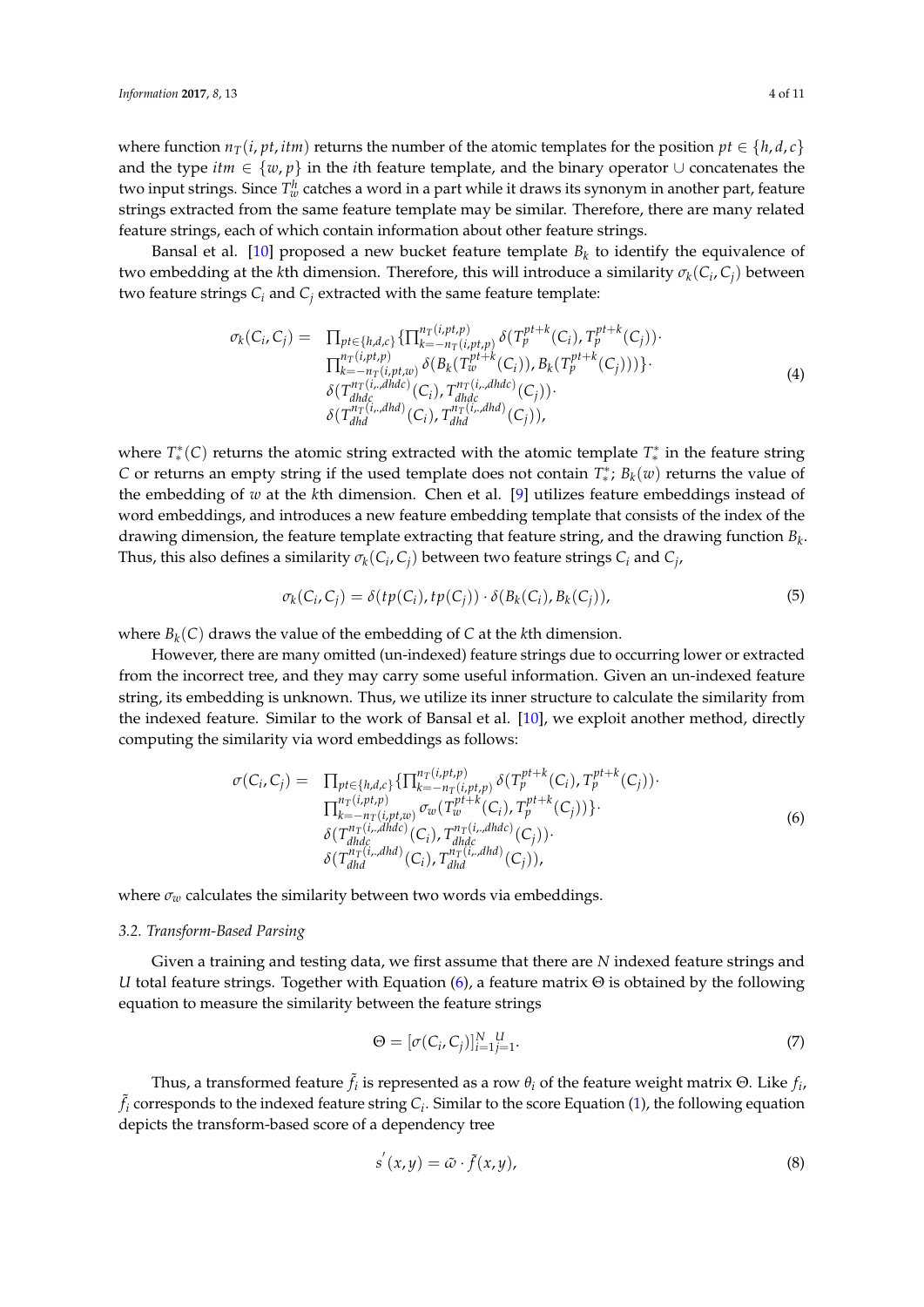where  $\tilde{\omega}$  is a weight vector for transformed features, and  $\tilde{f}$  is a transformed feature vector extracted from *x* and *y*. The transformed features are generated by  $\Theta \cdot \hat{f}(x, y)$ , where  $\hat{f}(x, y)$  is the extending extractor of  $f(x, y)$  and returns the un-indexed feature strings as well. After substituting Equation [\(9\)](#page-4-0) into Equation [\(2\)](#page-2-2), it can be re-written in the following form

<span id="page-4-0"></span>Minimize 
$$
\|\tilde{\omega}' - \tilde{\omega}\|
$$
,  
s.t. s'  $(x, y, \tilde{\omega}') - s'(x, \bar{y}, \tilde{\omega}') \ge L(y, \bar{y})$ ,  
 $\forall (x, y) \in \mathbb{T}, \bar{y} \in ds(x)$ , (9)

where  $\tilde{\omega}'$  is an optimized weight vector for transformed features.

## *3.3. Optimizing Influence*

Because of the similarity of some feature strings, the rank *K* of Θ may be less than *N* and *U*, and *N* − *K* rows of Θ can be represented by the other rows. We can find *K* linearly independent rows, and re-array them in the first *K* rows. Then, the *i*th ( $i > K$ ) row  $\theta_i$  of  $\Theta$ , the representation of the *i*th transformed feature representation, can be constructed as follows:

$$
\theta_{i} = \sum_{j=1}^{K} \alpha_{i,j} \cdot \theta_{j} \quad \exists \{\alpha_{i,j}\}_{j=1...K} \in R, \n i = K + 1, ..., N,
$$
\n(10)

where *αi*,*<sup>j</sup>* is the coefficient of basis *θ<sup>j</sup>* . Thus, *N* − *K* transformed features are redundant, but it can be proven that it does not influence the optimization procedure of MIRA. For this purpose, Problem [\(9\)](#page-4-0) can be rewritten as Equation [\(11\)](#page-4-1)

<span id="page-4-1"></span>Minimize 
$$
\|\dot{\omega}\|
$$
,  
\ns.t.  $(\tilde{f}(x,y) - \tilde{f}(x,k))^T \cdot \dot{\omega} \ge$   
\n $L(y,k) - s'(x,y,\tilde{\omega}) + s'(x,k,\tilde{\omega}) \quad k \in ds(x)$ , (11)

where  $\dot{\omega} = \tilde{\omega}' - \tilde{\omega}$ . The dual problem of Problem [\(11\)](#page-4-1) can be written as follows:

<span id="page-4-2"></span>
$$
\begin{array}{ll}\n\text{Maximize } \frac{1}{2} \lambda^T \cdot D \cdot \lambda + e^T \cdot \lambda, \\
\text{subject to } \lambda \ge 0,\n\end{array} \tag{12}
$$

where *D* and *e* are as follows:

$$
\begin{cases}\ne = \left[ (L(y, t) - s'(x, y, \tilde{\omega}) + s'(x, t, \tilde{\omega}))^T \right]_{t \in ds(x)}', \\
D = -A \cdot A^T, \\
A = \left[ (\tilde{f}(x, y) - \tilde{f}(x, t))^T \right]_{t \in ds(x)}.\n\end{cases}
$$
\n(13)

Since there are *N* − *K* dependent transformed features, we firstly drop them to explore the change of Problem [\(12\)](#page-4-2). Let  $D^K$ ,  $e^K$  be the dropped version of  $D$ ,  $e$ ,  $D = H^T \cdot D^K \cdot H$  since the rank  $rank(D<sup>K</sup>) = rank(D)$ , where *H* is a full-rank matrix. Moreover, it can be proved that Problem [\(12\)](#page-4-2) can be rewritten in the following form if the feasible region is  $H \cdot \lambda \geq 0$ ,

<span id="page-4-3"></span>
$$
\begin{array}{ll}\n\text{Maximize } \frac{1}{2} \lambda^T \cdot D^K \cdot \lambda + e^{K^T} \cdot H^{-1} \cdot \lambda, \\
\text{subject to } \lambda \geq 0. \n\end{array} \tag{14}
$$

Therefore, redundant transformed features will introduce an additional transforming matrix *H*<sup>−1</sup> transforming *e* and rotating the feasible region. However, the dropped version [\(14\)](#page-4-3) and original version [\(12\)](#page-4-2) can be calculated with quadratic programming in the same way, such as Hildreth's algorithm [\[17\]](#page-10-2). After *λ* is calculated, *ω*˙ can be computed directly by *A T* · *λ*. Therefore, redundant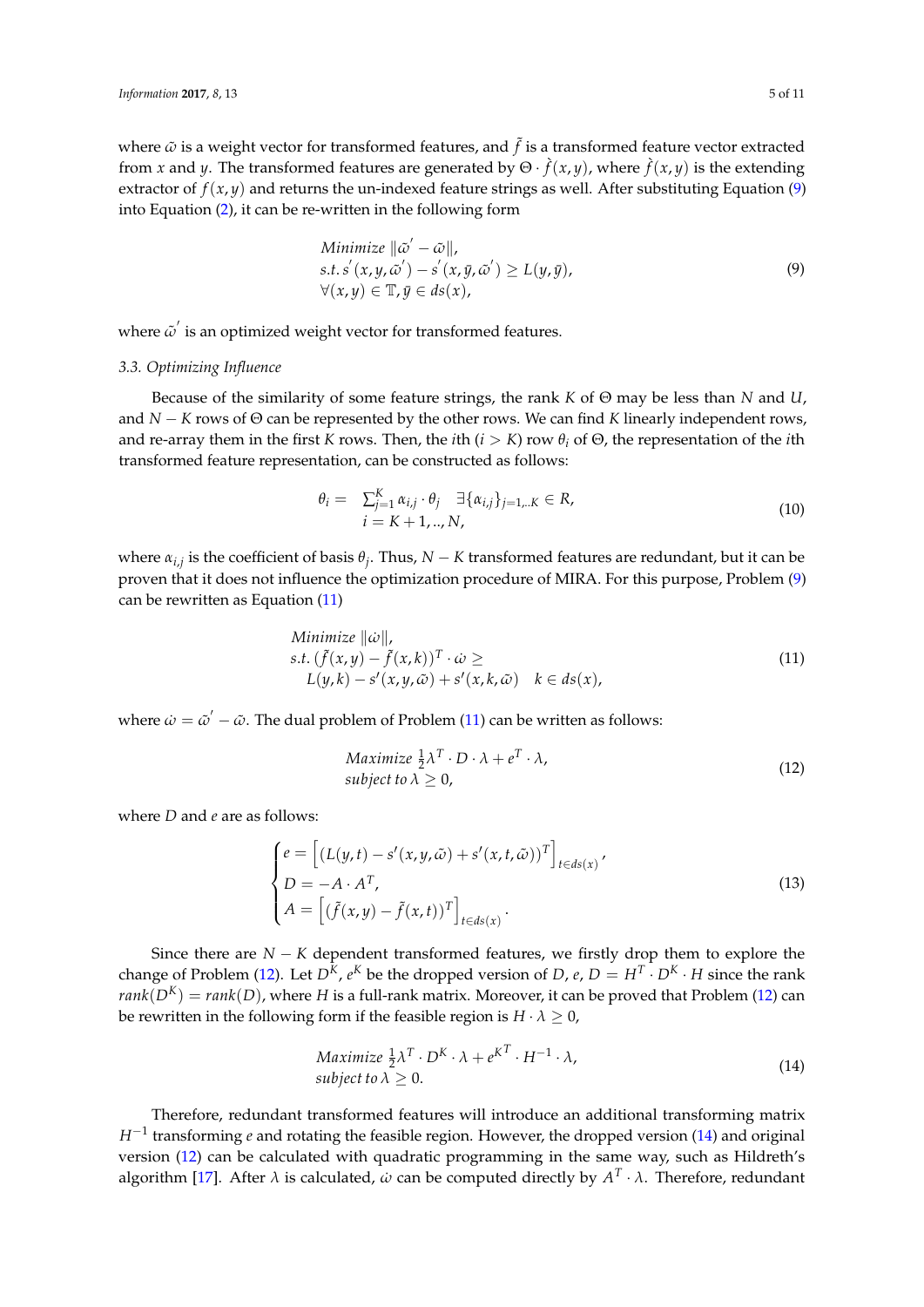transformed features do not affect the optimization but would weight the constraints due to  $e^{K^T} \cdot H^{-1}$ , which may hurt the performance.

The problem is alleviated by only considering the *Q* nearest transformed features for a feature as the approach results in a very sparse matrix Θ. When *Q* is larger, transform-based features will catch more information of feature similarity. Hence, when the metrics of similarity  $\sigma(C_i, C_j)$  are reliable, *Q* should be assigned with a relatively large value to fully exploit the similarity between features.

#### *3.4. Fusion Decoding*

Fusion is proved to be helpful in classification tasks [\[18](#page-10-3)[,19\]](#page-10-4). Considering that original and transformed features describe different views of a span, we attempt to fuse them together for possible improvement. Like some reranking frameworks such as the forest reranking algorithm [\[20\]](#page-10-5) without needing the K-best output, we employ a fusion decoding to integrate original and transformed features. The scoring function of this fusion decoding combines transform-based and feature-based scoring functions as follows:

$$
\acute{s}(x,y) = ((1-\eta)\cdot\omega+\eta\cdot\tilde{\omega}\cdot\Theta)\cdot f(x,y),\tag{15}
$$

where *η* is a hyper-parameter for fusion decoding.

## **4. Implementation of Transform-Based Parsing**

To verify the effectiveness of the transformed features and compare with the base features in a graph-based parsing algorithm, we adopt a projective parser learned with MIRA to build the transform-based parser. Without loss of generality, we only consider first-order features over dependency parts [\[6\]](#page-9-5) and second-order features over grandchild and sibling parts [\[21](#page-10-6)[,22\]](#page-10-7). The training process of the transform-based parser can be divided into several stages as follows.

- 1. *Building Feature Lookup Map*: An indexed set  $\{C_i\}_{i\in[1,|C_T|]}$  of feature strings is generated by enumerating the feature strings, where occurrence frequency is more than five, in a training corpus and assigning their indexes in occurring order. Then, they form a lookup map to identify the indexed feature string.
- 2. *Caching Sentence Transformed Features*: The feature strings of every sentence in the training corpus and its possible dependency trees are extracted. Then, for each feature string *C*∗ (indexed or un-indexed), the column *θC*<sup>∗</sup> of *θ* is constructed and cached, where the similarity *σ<sup>w</sup>* between words  $w_1$  and  $w_2$  is defined as the dot product of their embeddings.
- 3. *Training*: The parameters are learned with MIRA, and it is known that the graph-based dependency parsing is time-consuming.

In the stage of Caching Sentence Transformed Features, a feature string *C* may occur many times and is non-indexed. Moreover, the amount of the indexed features strings is usually several million. Thus, the vector  $\theta_C$  should be dynamically calculated with Equation [\(6\)](#page-3-0) and cached to accelerate the extraction.

## **5. Experiments**

In this paper, the transform-based parser is compared with the feature-based parser on the English Penn Treebank (PTB) and Chinese Treebank (CTB) version 5.0 [\[23\]](#page-10-8) with gold-standard segmentation and POS tags. As the feature transform stage can be integrated into any order parsers, without loss of generality, we only conduct the experiments on second order parsers.

## *5.1. Experiments Setup*

An open-source conversion utility Penn2Malt with head rules compiled by Zhang and Clark [\[24\]](#page-10-9) is employed to generate CoNLL dependencies on CTB data. The same split of the CTB5 as defined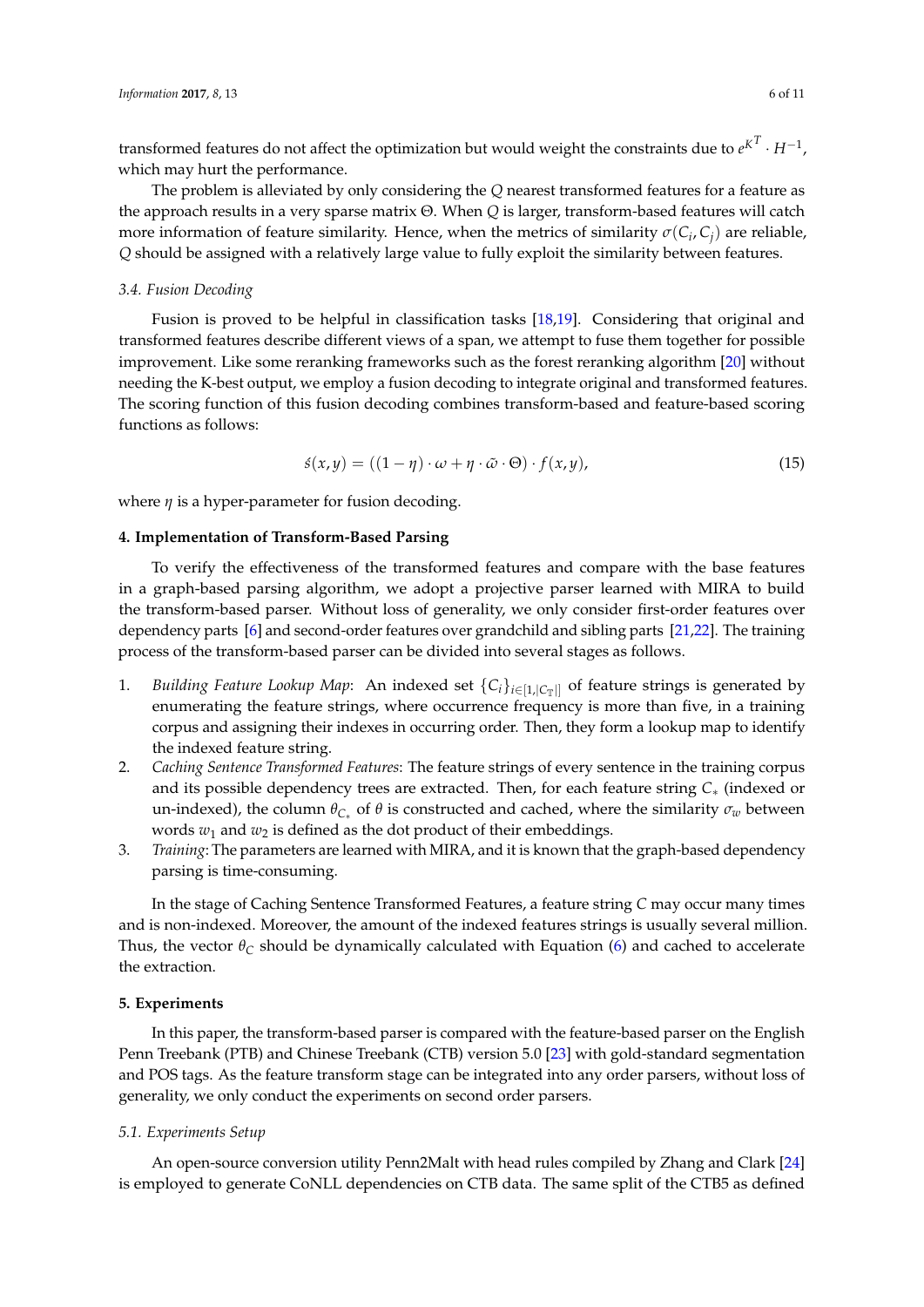by Zhang and Clark [\[24\]](#page-10-9) is adopted except that the training corpus is *smaller* than the original due to the time and storage consuming of the training. In order to reserve the statistical characteristics of the original training corpus, we construct the training corpus by selecting *every five sentences* in the original training corpus, and the split is as Table [2.](#page-6-0) For English, we use the head rules provided by Yamada and Matsumoto for the converting, and the POS tags are predicted by the Stanford POS tagger  $(\text{accuracy} \approx 97.2\%)$ .

**Table 2.** The data split for training, testing and development.

<span id="page-6-0"></span>

|      | Training                          | <b>Testing</b>     | Development        |
|------|-----------------------------------|--------------------|--------------------|
| PTB. | One-Fifth of $\{2-21\}$           |                    | 23                 |
| CTB. | One-Fifth of {001-815, 1001-1136} | 816–885, 1137–1147 | 886-931, 1148-1151 |

There are several popular models for efficiently and effectively learning word vectors, such as Global Vectors for word representation (Glove) [\[25\]](#page-10-10), skip-gram with negative-sample (SGNS) in Word2Vec [\[26](#page-10-11)[,27\]](#page-10-12) and syntax relative skip-gram with negative-sample (SSGNS) [\[28\]](#page-10-13).

According to experiments reported by Suzuki et al. [\[29\]](#page-10-14), GloVe and SGNS provide similar performance in many tasks. We only consider two models-SGNS and SSGNS in this paper. The training dataset is the Daily Xinhua News Agency part of the Chinese Gigaword Fifth Edition (LDC2011T13), and it is segmented by a Stanford Word Segmenter [\[30\]](#page-10-15), which is trained with the training dataset in Table [2.](#page-6-0) Since a word may have different POS tags with different meanings, attaching the POS tag of a word to itself may alleviate the vague meaning in word representation learning. Hence, Stanford Postagger [\[31\]](#page-10-16) is employed to tag the word in the training dataset.

### *5.2. Results and Analysis*

We employ a feature-based parser with second order parsing built by Ma and Zhao [\[32\]](#page-10-17) as the baseline (the parser is a fourth order parser, but we constrain it to second order as all experiments are elevated under the second order). Parsing accuracies are measured by unlabeled attachment score (UAS), the percentage of words with the correct head, and labeled attachment score (LAS), the percentage of words with the correct head and label, which ignores any token with PU tag (punctuation).

#### 5.2.1. Parsing Accuracy

At first, we evaluate our parser without considering the un-indexed features, but the accuracies of transform-based parsing are smaller than that of baseline. Henceforth, the experiments are done with the un-indexed features at default. The final scores evaluated on the test corpus are shown in Table [3.](#page-7-0) In the table, Trans is the same as the transition-based parser with stack long short term memory (LSTM) introduced by Dyer et al. [\[11\]](#page-9-8), except that it adopts the arc-eager transition system to use dynamic oracles [\[33\]](#page-10-18) and dropout to prevent over-fitting; OrgEM0 represents the parser with embedding dictionary learned by the SGNS model; OrgEM1 represents the parser with the dictionary based on the SSGNS model; MixOrgEM0 represents the fusion pipelines with OrgEM0. The UAS (LAS) of OrgEM0 are 0.757% (0.804%) higher than that of Baseline, and the scores of OrgEM1 are slightly better than those of OrgEM0. Similarly, the UAS (LAS) of OrgEM0 are 0.579% (0.324%) higher than that of Trans. The fusion parsers MixOrgEM0 and MixOrgEM1 integrate feature information and further improve the parsing accuracy, where UAS and LAS increase as much as 1.175% and 1.284%, respectively. For English, we observe similar experiments to those of Chinese. The UAS (LAS) of OrgEM0 are 0.617% (0.545%) higher than that of Baseline. The fusion versions improve the accuracy as well. Therefore, the transform-based parser improves parsing accuracy, and the SSGNS model performs better than the SGNS model in transform-based parsing because of the consideration of the word order.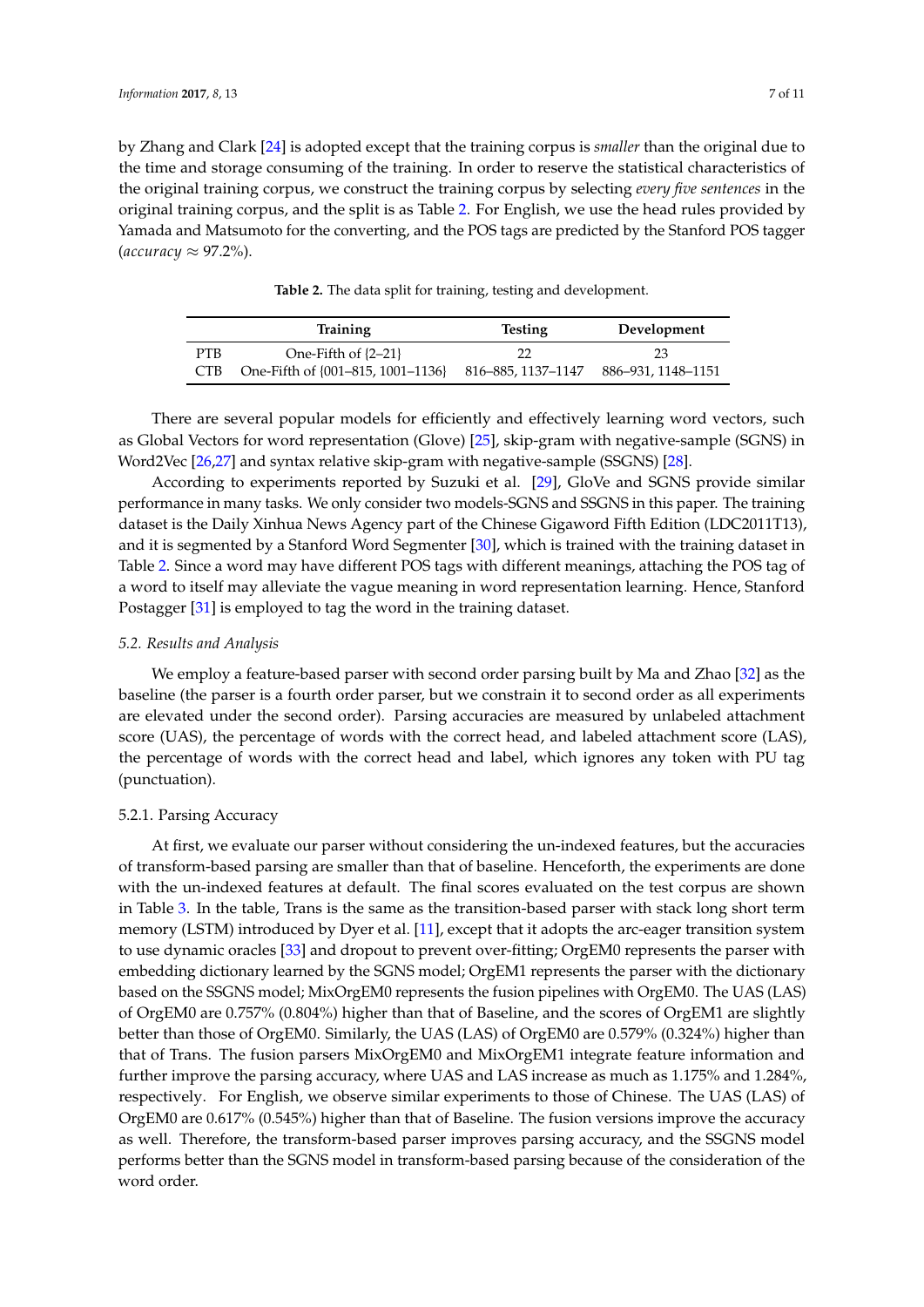<span id="page-7-0"></span>

|            |      | <b>Trans</b>         | Baseline           | OrgEM0                | MixOrgEM0 OrgEM1      |                      | MixOrgEM1             |
|------------|------|----------------------|--------------------|-----------------------|-----------------------|----------------------|-----------------------|
| <b>CTB</b> | LAS. | UAS 84.13%<br>82.25% | 83.952%<br>81.770% | 84.709%<br>82.574%    | 85.127%<br>83.054%    | 84.730%<br>82.602%   | 84.948%<br>82.905%    |
| <b>PTB</b> | LAS  | UAS 91.12%<br>89.87% | 90.982%<br>89.59%  | 91.599%<br>$90.135\%$ | 92.017%<br>$90.603\%$ | 91.52%<br>$90.122\%$ | 91.828%<br>$90.325\%$ |

**Table 3.** Results of the test corpus.

## 5.2.2. Parameter Selection

The parameters selection is conducted on CTB, and we use the same parameters in the experiments of English. The two hyper-parameters (*Q*, *win*) are determined by finding the maximum score on the development corpus.  $\eta$  is searched in every experience in the fusion pipeline because of the low cost of enumerating it. The experiments based on embedding dictionaries with SGNS model trained by the famous tool-kits Word2Vec. Firstly, for the hyper-parameter *win*, its searching range is [1, 10]. The parsing accuracy of the development corpus are compared in Figure [2.](#page-7-1) It is shown that the transform-based parser can improve the parsing accuracy with the embedding dictionaries for different window sizes. The best performance is achieved at *win* = 3, and the UAS and LAS are 1.08% and 0.95% higher than those of the baseline, respectively. Figure [3](#page-7-2) indicates that the fusion pipeline can integrate the original and transformed features to improve the parsing performance further. The fusion parser is a pure feature based parser (baseline) at  $\eta = 0$ , while the parser is a pure transform based parser at  $\eta = 1$ . The best performance of the fusion pipeline is achieved at  $(\omega in = 1, \eta = 0.8)$ , and UAS and LAS are 1.16% and 1.14% higher than the scores of the baseline, respectively. Therefore, the window size is chosen as  $win = 1$  in the following experiences.

<span id="page-7-1"></span>

**Figure 2.** The parsing accuracy under different *win*.

<span id="page-7-2"></span>

**Figure 3.** The fusion parsing accuracy under different *win* and *η*.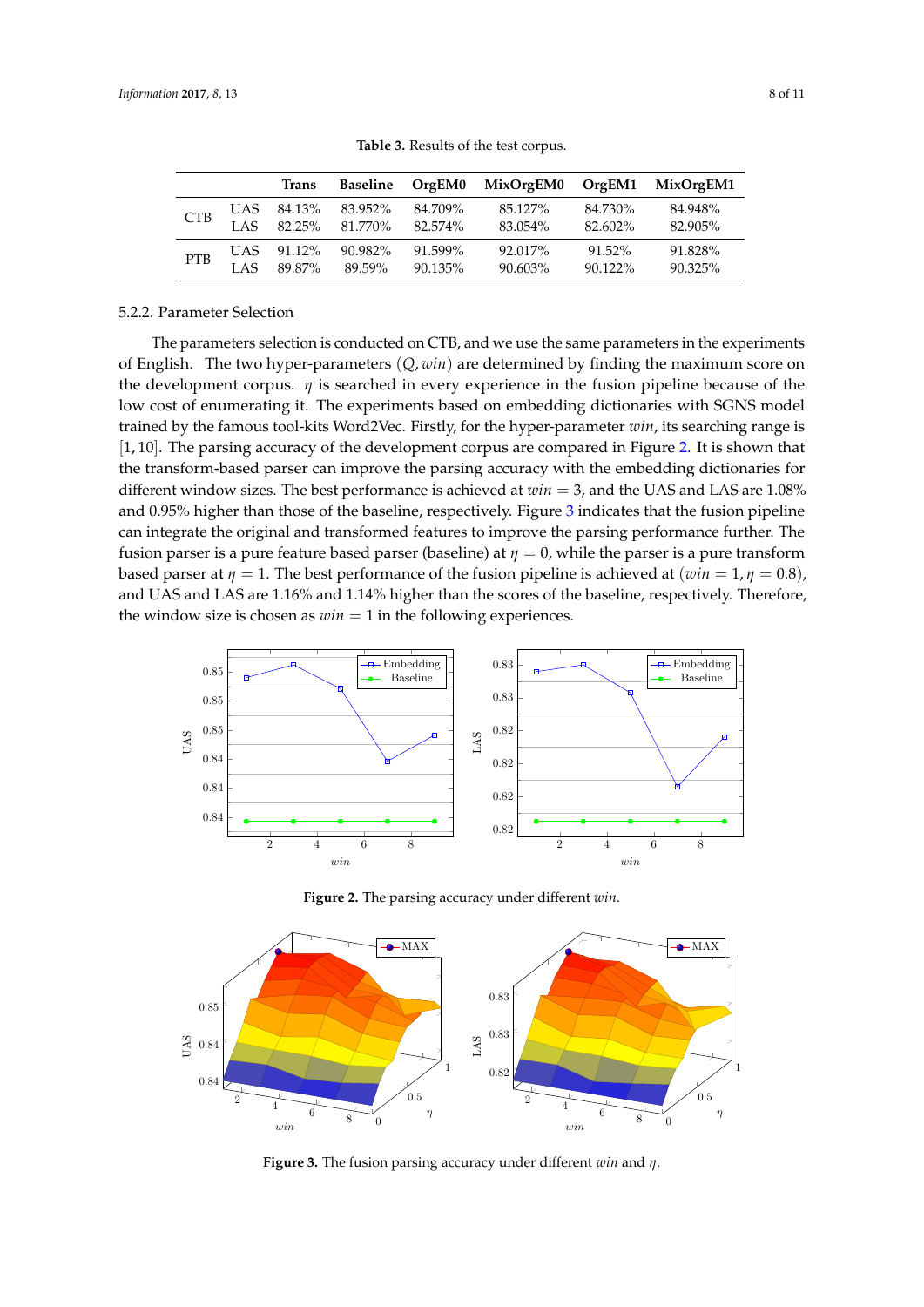Secondly, for the hyper-parameter *Q*, its searching range is [5, 100] due to the limit in computing resources. The experiments are shown in Figure [4.](#page-8-0) The larger the *Q*, the more relevant transformed features are retrieved for a feature, and the larger the size of transformed feature caches of sentences. However, the score is decreasing with the increasing of *Q*, and it reaches the maximum at  $Q = 10$ . This indicates that a larger *Q* may result in more noise in transformed feature caches of sentences. Thus, it is partially caused by noise in word representation. Figure [5](#page-8-1) shows the scores of the fusion pipeline. The biggest UAS improvement is achieved at ( $Q = 40 \& \eta = 0.6$ ). Thus, we select the hyper-parameters as ( $win = 1$  &  $Q = 40$ ) in the following experiences.

<span id="page-8-0"></span>

**Figure 4.** The parsing accuracy and cache size under different *Q*.

<span id="page-8-1"></span>

**Figure 5.** The fusion parsing accuracy under different *Q* and *η*.

<span id="page-8-2"></span>In addition, for the parser with the SSGNS model, UAS and LAS are 85.07% and 82.7%, respectively. They are higher than the corresponding scores in the parser with the SGNS model. The dictionary learned by the SSGNS model considers the word order and may contain more syntactic information. Therefore, the parser would be beneficial from the dictionary with more syntactical information. Figure [6](#page-8-2) shows the scores of the fusion pipeline are higher than those with the SGNS model.



**Figure 6.** The fusion parsing accuracy with the SSGNS model under different *η*.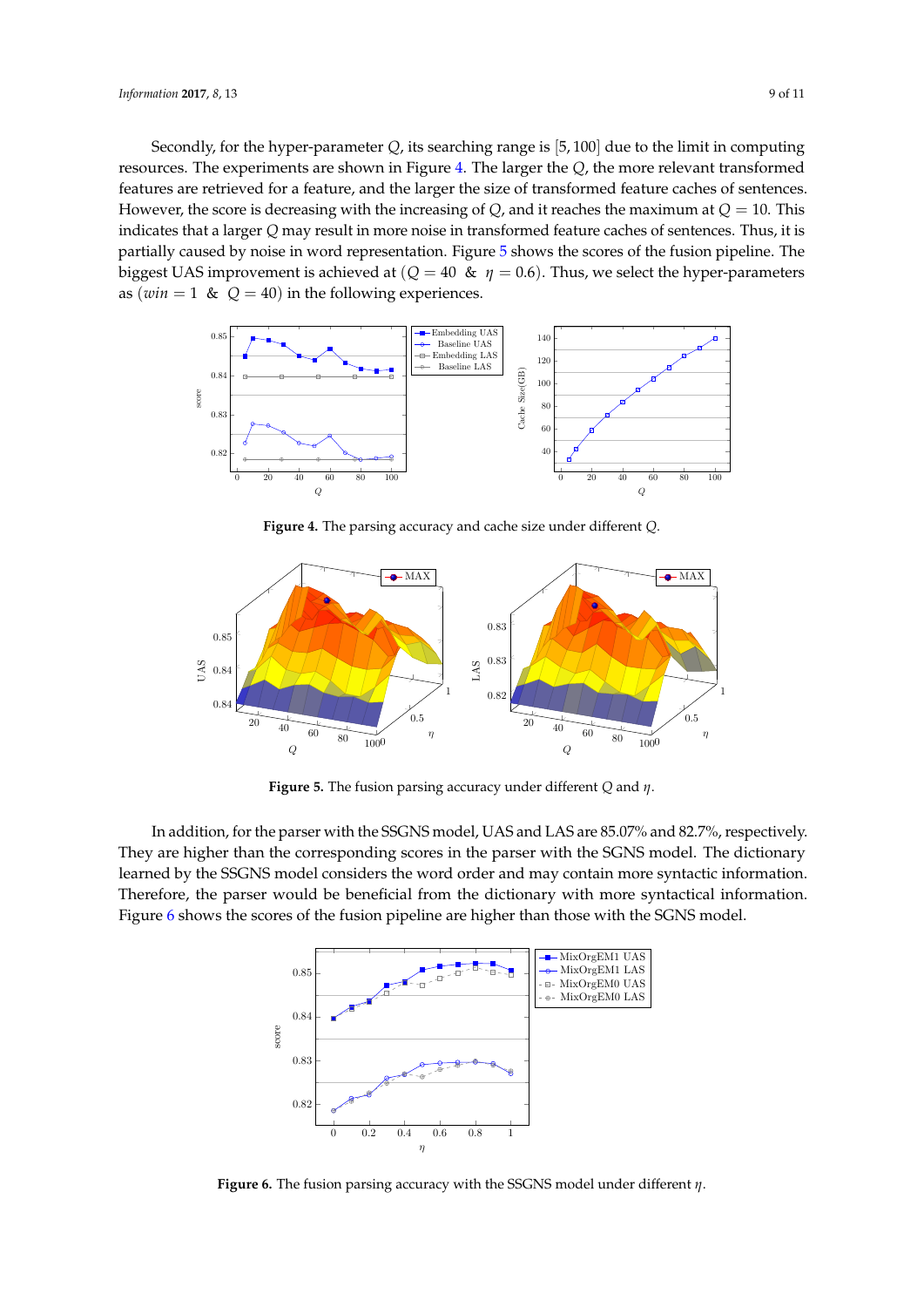## **6. Conclusions**

In this paper, we propose a transform-based parser that utilizes transformed features instead of original features to exploit all feature strings. The transformed features are generated by using a feature weight matrix. It is proved that the redundant weights of transformed features, which are caused by rank deficiency of the feature weight matrix, does not affect the learning of MIRA. The result shows that the scores of the transform-based parsers with un-indexed feature strings are higher than those of the corresponding feature-based parser. Because original and transformed features play the same role in the learning algorithm, the fusion parser can be simply constructed by integrating the information of original and transformed features. The results show that the fusion parser outperforms the transform-based parser in terms of parsing accuracy.

Although our parser is a second-order parser, it can be adopted into fourth-order or even higher order parsers and some reranking frameworks to improve the parsing accuracy. With word embedding, the improvement of generalization is on the surface word level, and more investigations will be conducted for improvement of generalization in the level of the inner syntactical structure. In the future, we plan to customize the similarity function between feature strings to utilize the semantic and syntactic information indicated by further embeddings.

**Conflicts of Interest:** The author declares no conflict of interest.

### **References**

- <span id="page-9-0"></span>1. Cho, H.C.; Okazaki, N.; Miwa, M.; Tsujii, J. Named entity recognition with multiple segment representations. *Inf. Process. Manag.* **2013**, *49*, 954–965.
- <span id="page-9-1"></span>2. Sun, X.; Zhang, Y.; Matsuzaki, T.; Tsuruoka, Y.; Tsujii, J. Probabilistic Chinese word segmentation with non-local information and stochastic training. *Inf. Process. Manag.* **2013**, *49*, 626–636.
- <span id="page-9-2"></span>3. Jiang, Y.; Zhang, X.; Tang, Y.; Nie, R. Feature-based approaches to semantic similarity assessment of concepts using Wikipedia. *Inf. Process. Manag.* **2015**, *51*, 215–234.
- <span id="page-9-3"></span>4. Zhang, Y.; Clark, S. Syntactic Processing Using the Generalized Perceptron and Beam Search. *Comput. Linguist.* **2011**, *37*, 105–151.
- <span id="page-9-4"></span>5. Chen, W.; Kazama, J.; Uchimoto, K.; Torisawa, K. Exploiting Subtrees in Auto-Parsed Data to Improve Dependency Parsing. *Comput. Intell.* **2012**, *28*, 426–451.
- <span id="page-9-5"></span>6. McDonald, R.; Crammer, K.; Pereira, F. Online Large-Margin Training of Dependency Parsers. In Proceedings of the 43rd Annual Meeting on Association for Computational Linguistics (ACL '05), Ann Arbor, MI, USA, 25–30 June 2005; pp. 91–98.
- 7. McDonald, R.; Pereira, F.; Ribarov, K.; Hajič, J. Non-Projective Dependency Parsing using Spanning Tree Algorithms. In Proceedings of the Conference on Human Language Technology and Empirical Methods in Natural Language Processing (HLT '05), Vancouver, BC, Canada, 6–8 October 2005; pp. 523–530.
- 8. Wu, F.; Zhou, F. Hybrid dependency parser with segmented treebanks and reparsing. In *Chinese Intelligent Automation Conference*; Springer: Berlin/Heidelberg, Germany, 2015; Volume 336, pp. 53–60.
- <span id="page-9-6"></span>9. Chen, W.; Zhang, M.; Zhang, Y. Distributed Feature Representations for Dependency Parsing. *IEEE/ACM Trans. Audio Speech Lang. Process.* **2015**, *23*, 451–460.
- <span id="page-9-7"></span>10. Bansal, M.; Gimpel, K.; Livescu, K. Tailoring Continuous Word Representations for Dependency Parsing. Available online: http://ttic.uchicago.edu/klivescu/papers/bansal\_etal\_ACL2014.pdf (accessed on 18 January 2017).
- <span id="page-9-8"></span>11. Dyer, C.; Ballesteros, M.; Ling, W.; Matthews, A.; Smith, N.A. Transition-Based Dependency Parsing with Stack Long Short-Term Memory. *arXiv* **2015**, arXiv:1505.08075.
- <span id="page-9-9"></span>12. Chen, D.; Manning, C.D. A Fast and Accurate Dependency Parser Using Neural Networks. Available online: http://cs.stanford.edu/people/danqi/papers/emnlp2014.pdf (accessed on 18 January 2017).
- <span id="page-9-10"></span>13. Le, P.; Zuidema, W. The Inside-Outside Recursive Neural Network model for Dependency Parsing. Available online: http://www.emnlp2014.org/papers/pdf/EMNLP2014081.pdf (accessed on 18 January 2017).
- <span id="page-9-11"></span>14. Zhu, C.; Qiu, X.; Chen, X.; Huang, X. A Re-Ranking Model for Dependency Parser with Recursive Convolutional Neural Network. *arXiv* **2015**, arXiv:1505.05667.